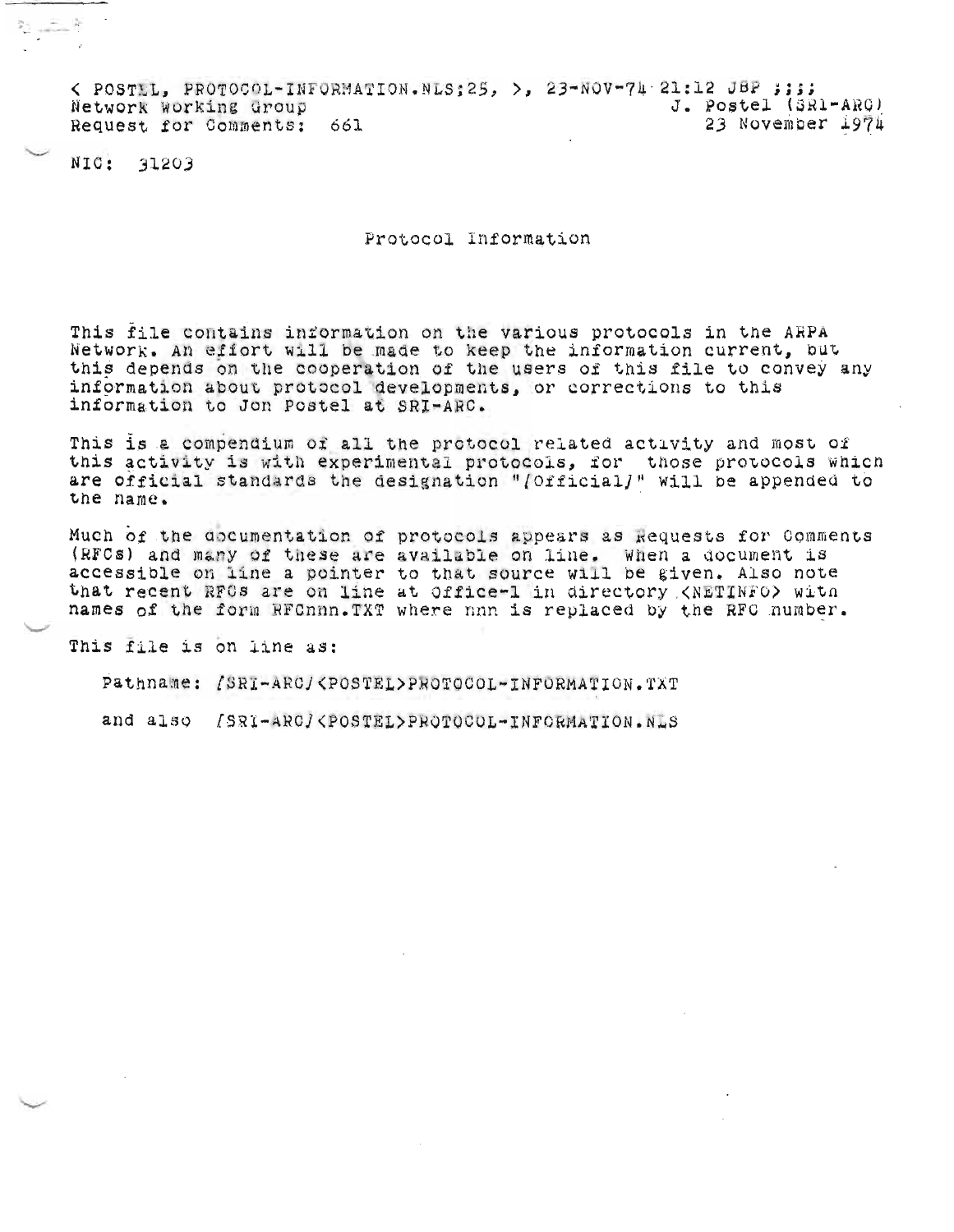# $IMP-TMP$

 $\sim 10^{-10}$ 

surface

Contact:

MCKenzie, Alex. (MCKENZIE&BBN)

Documents:

Heart, F. et. al. "The Interface Message Processor for the ARPA Computer Network," AFIPS Conference Proceedings, 36:551-567, SJCC 1970.

people:

John McQuillan (MCQUILLAN@DBN)

scheduie:

Recent developments:

satellite

contact:

Randy Rettberg (RETTBERGGBBN)

Documents:

People:

Kahn, Robert. (Kahn@ISI)

schedule:

Recent developments: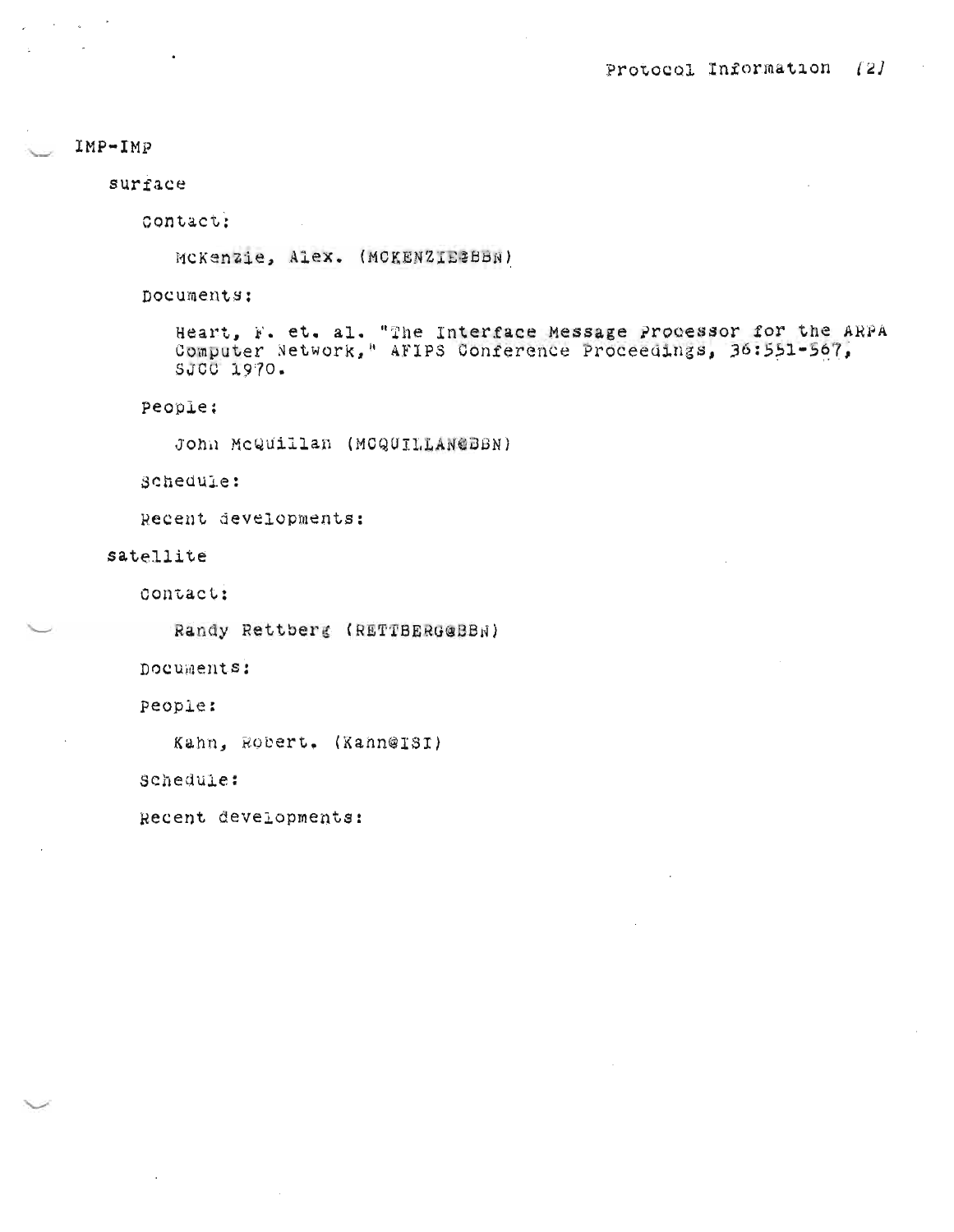## IMP-HOST

 $\mathcal{L}_{\rm s}$ 

IMP-Host [Official]

Contact:

McKenzie, A. (McKenzie@BBN)

nocuments:

"Specification for the Interconnection of a HOST and an IMF," BBN Report 1822, Revised March 1974.

McQuillan, J. "Host Alive/Dead Logic," BBN Memorandum to Technical Liaisons, 18-July-74.

Burchfiel, J. "Ready Line Philosophy and Implementation," NIC 30872, RFC 642, 5-July-74.

Walden, D. "Some Changes to the IMP and the IMP/HOST Interface," RFC 660, 23-0ct-74.

/Office=1/<NETINFO>RFC660.TXT

People:

MCKenzie (MCKENZIE@BBN)

Walden (WALDEN@BBN)

Postel (POSTEL&SRI-ARC)

Burchfiel (BURCHFIEL@BBN)

McQuillan (MCQUILLANGBBN)

Schedule:

Recent developments:

The "link number" field has been extended form 8 to 12 bits and renamed the "message identification" field. Message type 6 now is used to indicate a reason for a type 7 (destination dead) message. (See BBN1822).

There has been some recent changes to the Ready line interpretation by the IMP for deciding the alive/dead status of a host.

Important changes to the IMP and IMP/HOST Interface announced in RFC 660 23-Oct-74.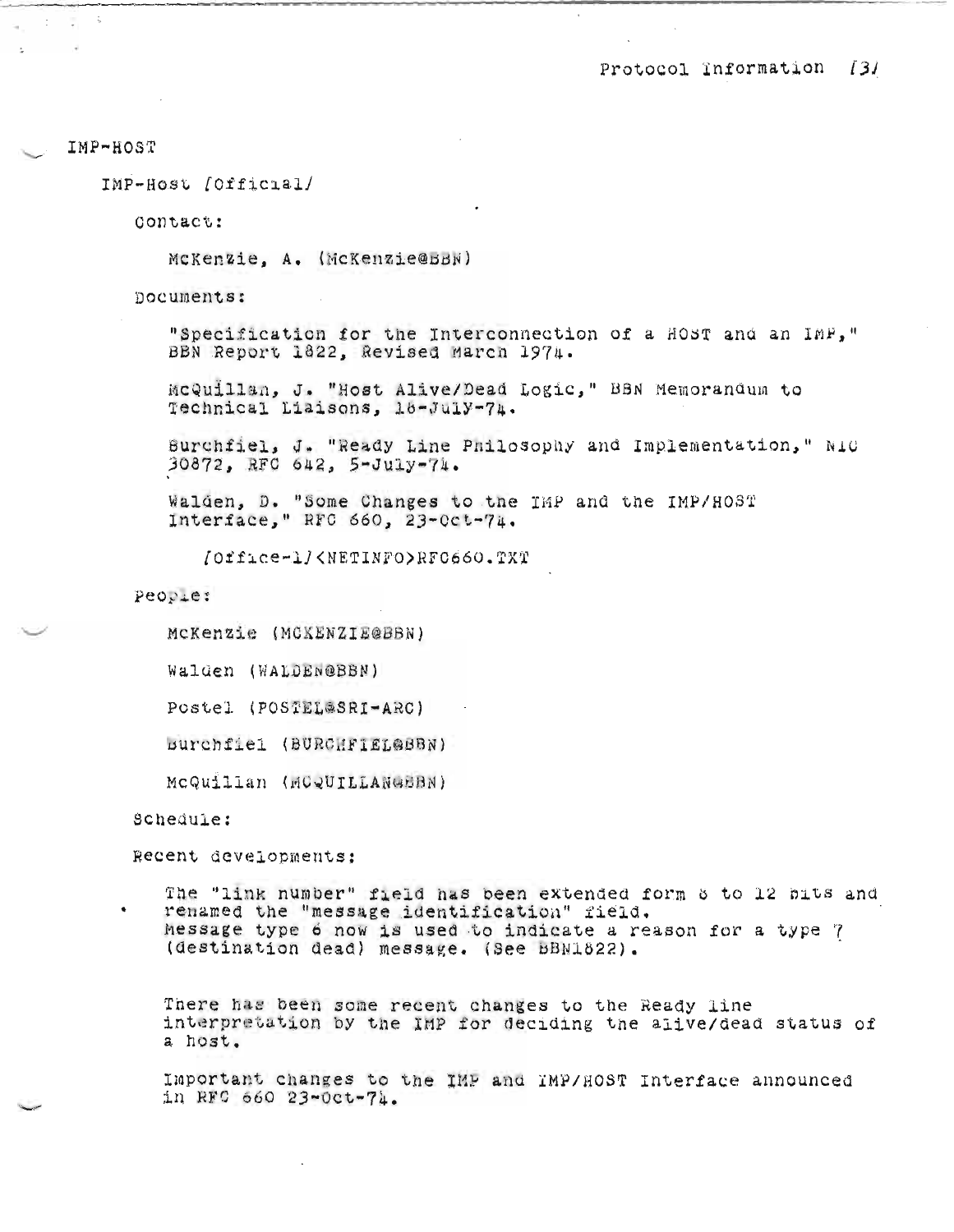```
HOST-HOST
nep - standard host-to-host [Official]
   Contact:
      Postel, Jon. (POSTELESRI-ARC)
   nocuments:
      McKenzie, A. "Host/Host Protocol for the ARPA Network," N1C
      8246. Jan 1972
      Postel, J. "Assigned Link Numbers," RFC604, NIC21186,
      26 - DeC - 73.People:
      Postel, Jon. (POSTEL@SRI-ARC)
      McKenzie, Alex. (MCKENZIEGBBN)
   schedule:
   Recent developments:
nep - standard host-to-host [Experimental]
   Contact:
      Postel, Jon. (POSTEL@SRI-ARC)
   Documents:
      MCKenzie, A. "Host/Host Protocol for the ARPA Network," NIC
      3246. Jan 1972
      Postel, J. "Assigned Link Numbers," RFC604, NIC21186,
      20 - \muec-73.
      Burchfiel, et. al. "Tip-Tenex Relibility Improvements" KFC 636
      NIC 30490 June 1974.
   People:
      Postel, Jon. (POSTEL@SRI-ARC)
      MCKenzie, Alex. (MCKENZIEGBBN)
      Burchfiel, Jerry (BURCHFIEL@BBN)
      Walden, Dave (WALDEN@BBN)
  Schedule:
```
 $\mathbf{z} = \mathbf{z}^{\text{max}}$ 

 $\sim 10^7$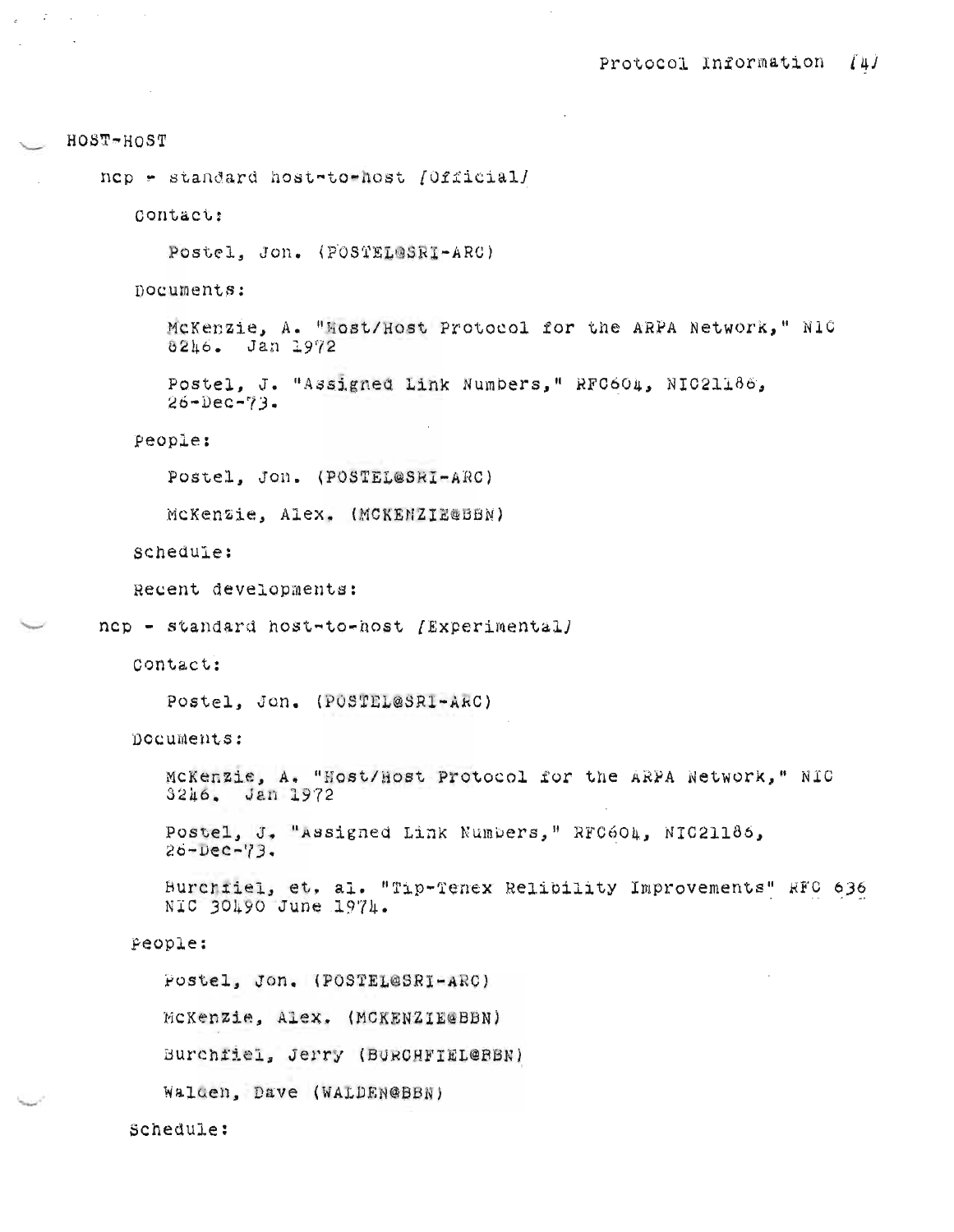#### Recent developments:

The HBN TIP and TENEX groups have specified and are implementing additional protocol commands with the intention of providing better reliablity and surviability over system malfunctions. The additional protocol commands are for cleaning up partly closed connections and resynchronizing the allocation values on open connections. (See RFC 636).

top - Transmission Control Protocol

Contact:

Cerf. Vint. (OERF@ISI)

Documents:

Cerf, V. and R. Kahn. "A Protocol for Packet Network Intercommunication." IEEE Transactions on Communication Vol COM-22 No 5, May  $1974.$ 

/parc-maxc/<cerf>TCPSPEC3.NLS

Mader, E. "A Frotocol Experiment," RFC 700, NIC 31020.

/1SI/<CERF>TOP-CHANGES.

People:

Cerf at SU-DOL

Tomlinson at **BBN** 

Kirstein at London

Postel at SRI-ARC

scheduïe:

Some experiments now running. Implementation of full protocol to begin by 15-Oct-74.

### Recent developments:

Specification completed august lth, but some work still in progress on handling of single message conversations. A new sequencing scheme (proposed by Tomlinson) may be utilized. The addressing field is now used as 4 bit format, 4 bit network, 16 pit TCP, and 21 bit processaport. Crocker has suggested a 64 oit path address to be parsed and reformatted by the gateways along the route. There is reluctance to experiment with too many things at once though.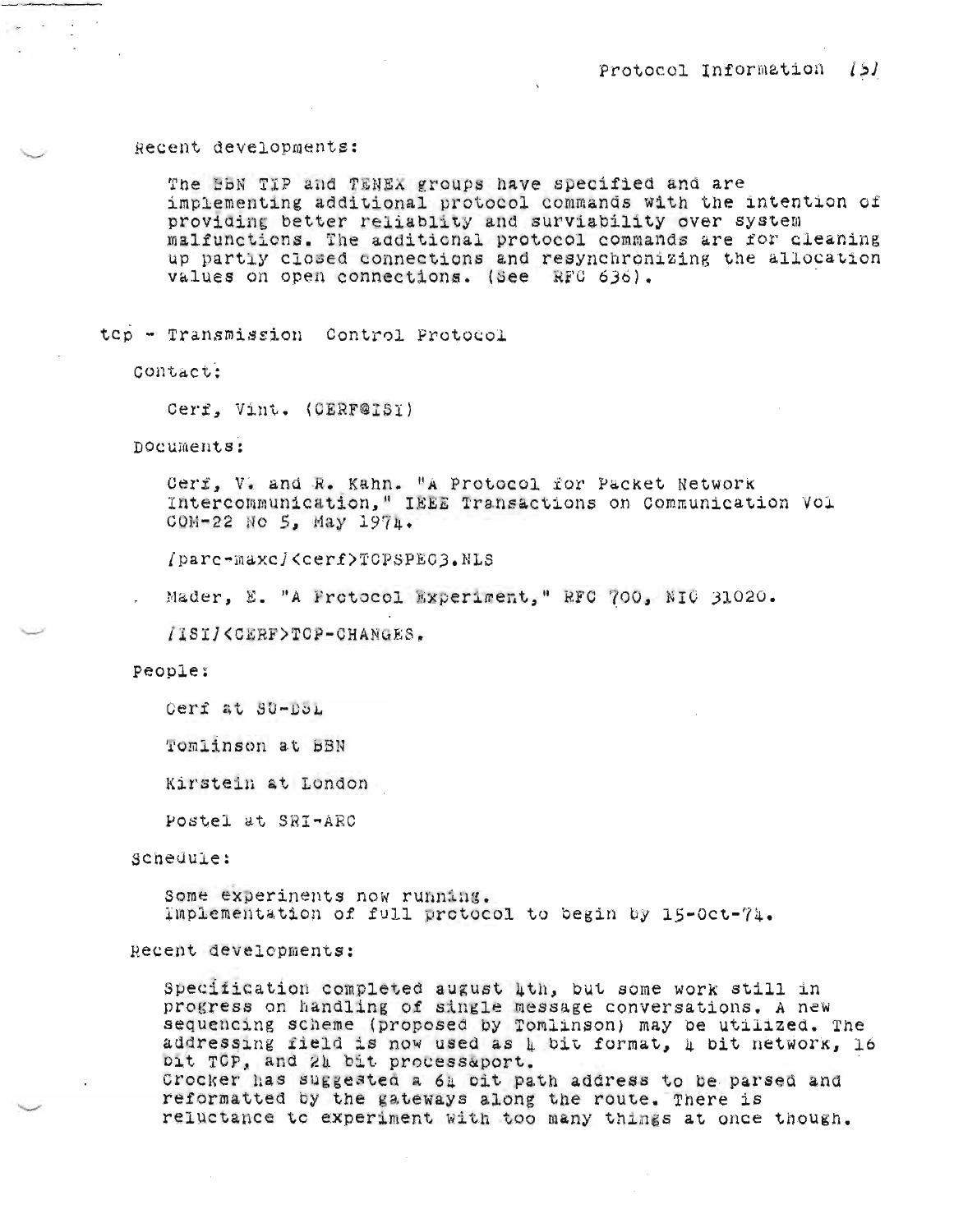(28-Oct-74) A file indicating some of the changes in the specifications since the u-Aug-74 document is now available as /ISI/<CERF>TCP-CHANGES, The areas of change are "Initial Sequence Number", "Socket definition", "Additional User System Calls", Packet Format", and "Discussion of opening and closing  $(SYN, REL)$ ".

(23-NOV-74) Specifications for test implementation are now said to be ready on 1-DEC-74, and a implementation completed by  $1-FEB--7h.$ 

nvp - Network Voice Protocol

Contact:

 $\mathbb{Z}^{\mathbb{Z}}\times\mathbb{Z}^{\mathbb{Z}}$ 

Cohen, Danny, (COHEN@ISI)

Documents:

The current specification is in an on-line file at isi in the directory voice as nvp.lst.

pathname = [isi]<voice>nvp.lst

"Specifications for the Network Voice Protocol (NVP)" NSC Note 13

people:

Recent developments:

New specification document available (10-Oct-74).

"Specifications for the Network Voice Protocol (NVP)" NSC Note 13

packet radio

Contact:

Kahn, Robert. (KAHN@IST)

Documents:

People:

scnedule:

Recent developments:

Network Debugging Protocol

Contact: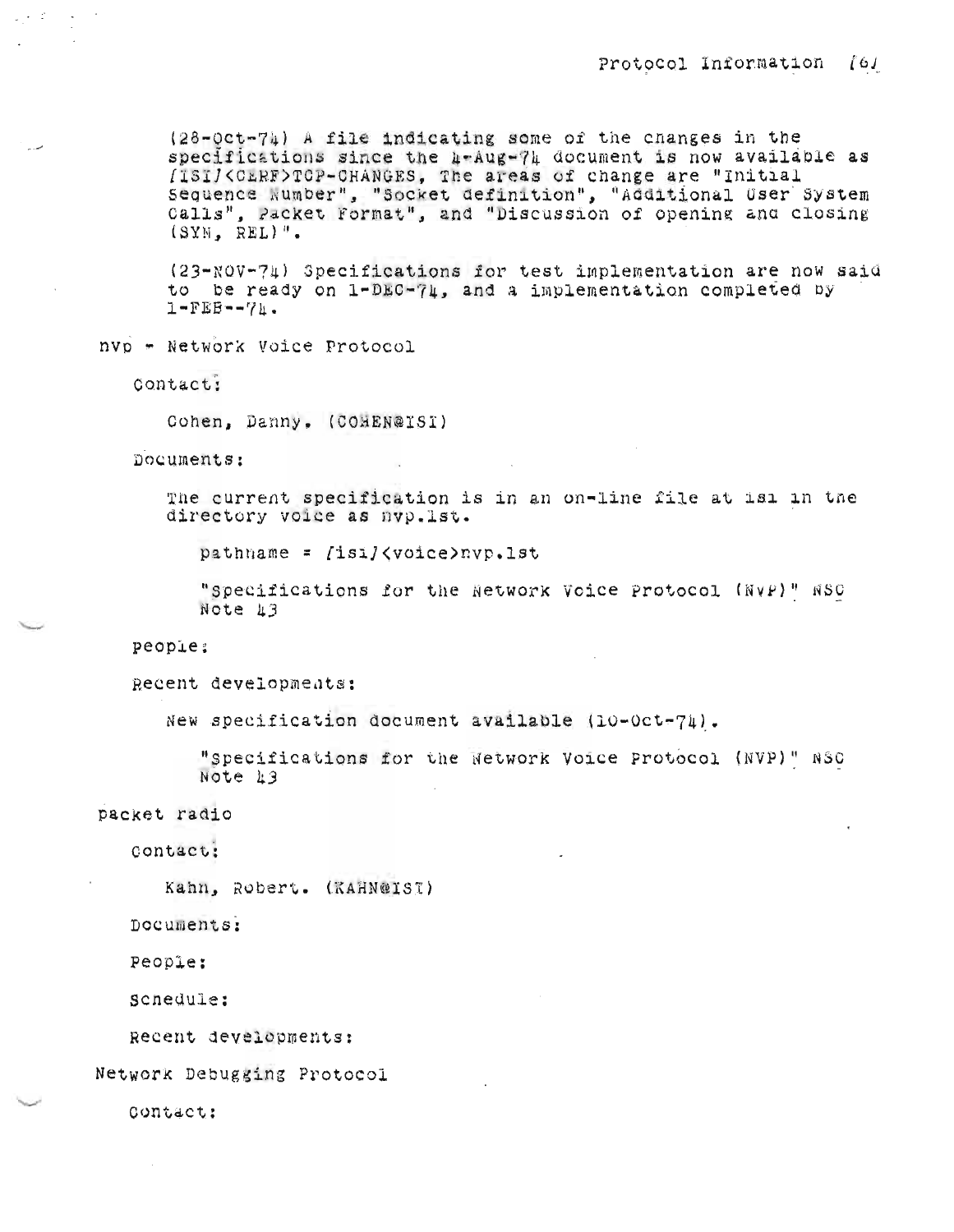$\mathcal{L}$ 

 $\mathbb{Z}^2$ 

 $\ddot{\phantom{0}}$ 

÷,

Eric Mader (Mader@BBN)

Documents:

 $\label{eq:2} \mathcal{E}_{\mathcal{A}} = \frac{1}{2} \left( \frac{1}{\sqrt{2}} \right)^{1/2} \left( \frac{1}{\sqrt{2}} \right)^{1/2}$  $\sim$ 

 $\mathcal{L}^{\text{max}}$ 

 $\sim$ 

Mader, E. "Network Debugging Protocol," NIC 30873, RFC 645,  $July-74.$ 

People:

Schedule:

Recent Developments:

This is a protocol for a PDP-11 cross-network debugger.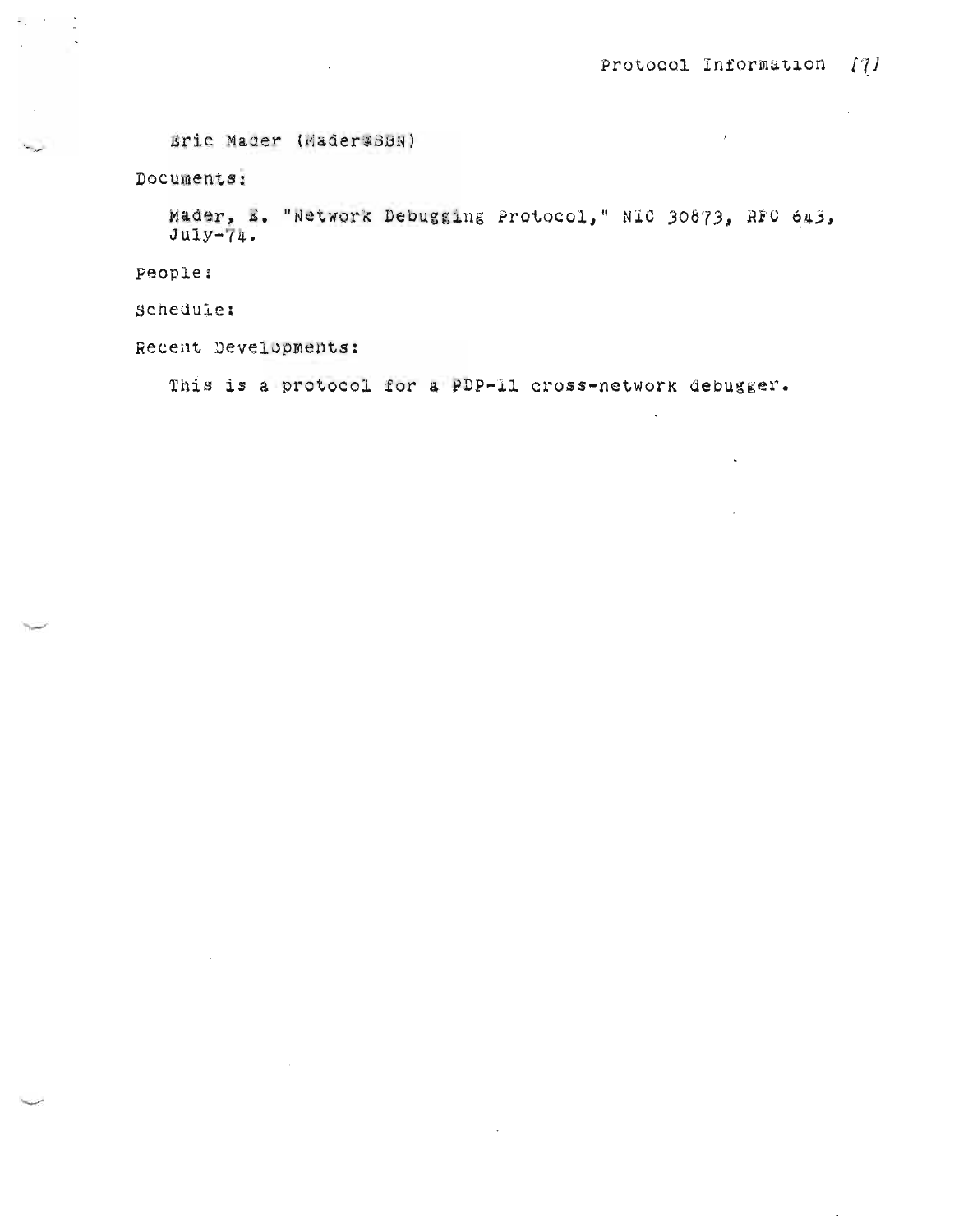HOST-FRONTEND

Host-Front End

Contact:

Michael Padlipsky (MAP@CASE-10)

Documents:

Padlipsky, M. "A Proposed Protocol for Connecting Host Computers to ARPA-Like Networks via Front-End Processors," RFC 647, NIO 31117, 12-Nov-74.

[Office-1]<NETINFO>RFC647.TXT

People:

Padlipsky at MITRE Washington (MAP@CASE-10)

Postel at SRI-ARC (POSTEL@SRI-ARC)

McConnell at Illiac (JOHN@IA-TENEX)

Schedule:

gecent developments:

This is a suggested simple protocol for connecting host to front end computers which are in turn connected to the network.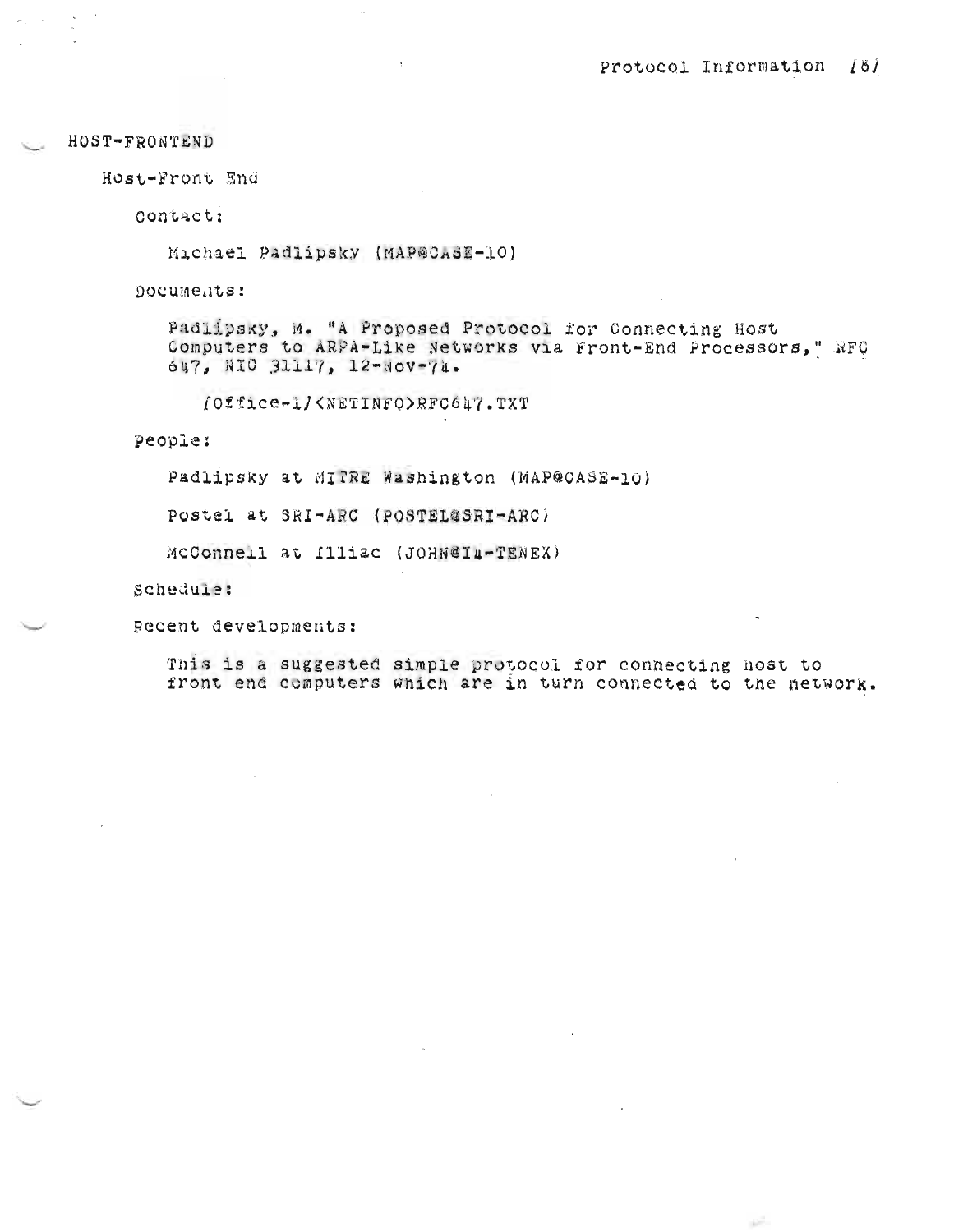PROCESS-PROCESS

 $\omega_{\rm{g}}=2\pi$ 

 $\sim 100$  km s

IOP - Initial Connection Protocol (Official)

Contact:

Postel, Jon. (POSTELESRI-ARC)

Documents:

Postel, J. "Official Initial Connection Protocol," NIC (101  $l1 - June-71.$ 

Wolfe, S. (no title) RFC 202 NIC 7155 26-July-71.

Postel, J. "Official Telnet-Logger Initial Connection Protocol, " NIC 7103 15-June-71.

people:

Postel at Sri-arc

Schedule:

Recent developments:

Telnet

old Telnet

Contact:

```
Postel, Jon. (POSTEL&SRI-ARC)
```
Documents:

```
Postel, J. "Telnet Protocol," RFC318 3-April-72.
```
People:

Schedule:

Recent developments:

```
New Teinet [Official]
```
Contact;

Postel at BRI-ARC

Documents:

NIC 18639 "TELNET Protecol Specifications" AUG 73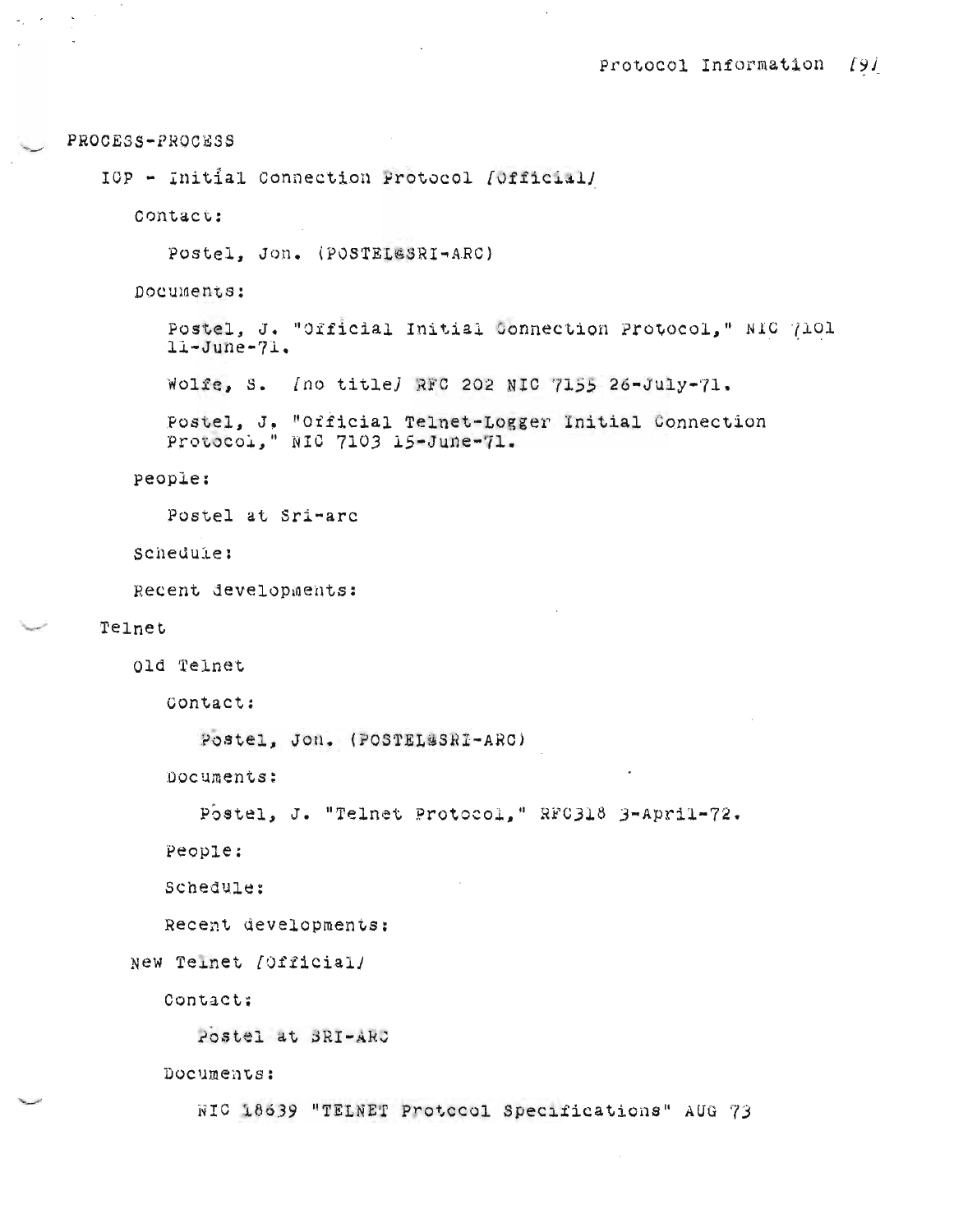NIC 18640 "Telnet Option Specification" Aug 73

Telnet Options

- NIC 15389 "Binary Transmission"
- NIC 15390 "Echo"
- NIC 15391 Reconnection"
- NIC 15392 "Suppress Go Anead Option"
- NIC 15393 "Approximate Message Size Negotiation"
- NIC 31154 "Status" RFC 651 25-Oct-74.

(Office-1/<NETINFO>RFC651.TXT

NIC 16238 "Timing Mark"

NIC 19859 "Remote Controiled Transmission and Echoing"  $1-NOV-73.$ 

NIC 20196 "Output Line Width" 13-Nov-73.

NIC 20197 "Output Page Size" 13-Nov-73.

NIO 31155 "Output Carriage Return Disposition" RFC 652  $25 - 0$ ct-74.

/Office-1/<NETINFO>RFC652.TXT

NIC 31156 "Output Horizontal Tab Stops" RFC 653  $25 - 00t - 74$ .

/Office-1/<NETINFO>RFC653.TXT

NIC 31157 "Output Horizontal Tab Disposition" RFC 654  $25 - 0ct - 74.$ 

/Office-1/<WETINFO>RFC654.TXT

WIC 31156 "Output Form Feed Disposition" RFC 655  $25 - Cct - 74.$ 

(Office-1/<WETINFO>RFC655. XT

NIC 31159 "Output Vertical Tab Stops" RFC 656  $25 - 0ct - 74.$ 

[Office-1]<#EIINFO>RFC656.TXT

NIC 31160 "Output Vertical Tab Disposition" RFC 657  $25-0ct-71$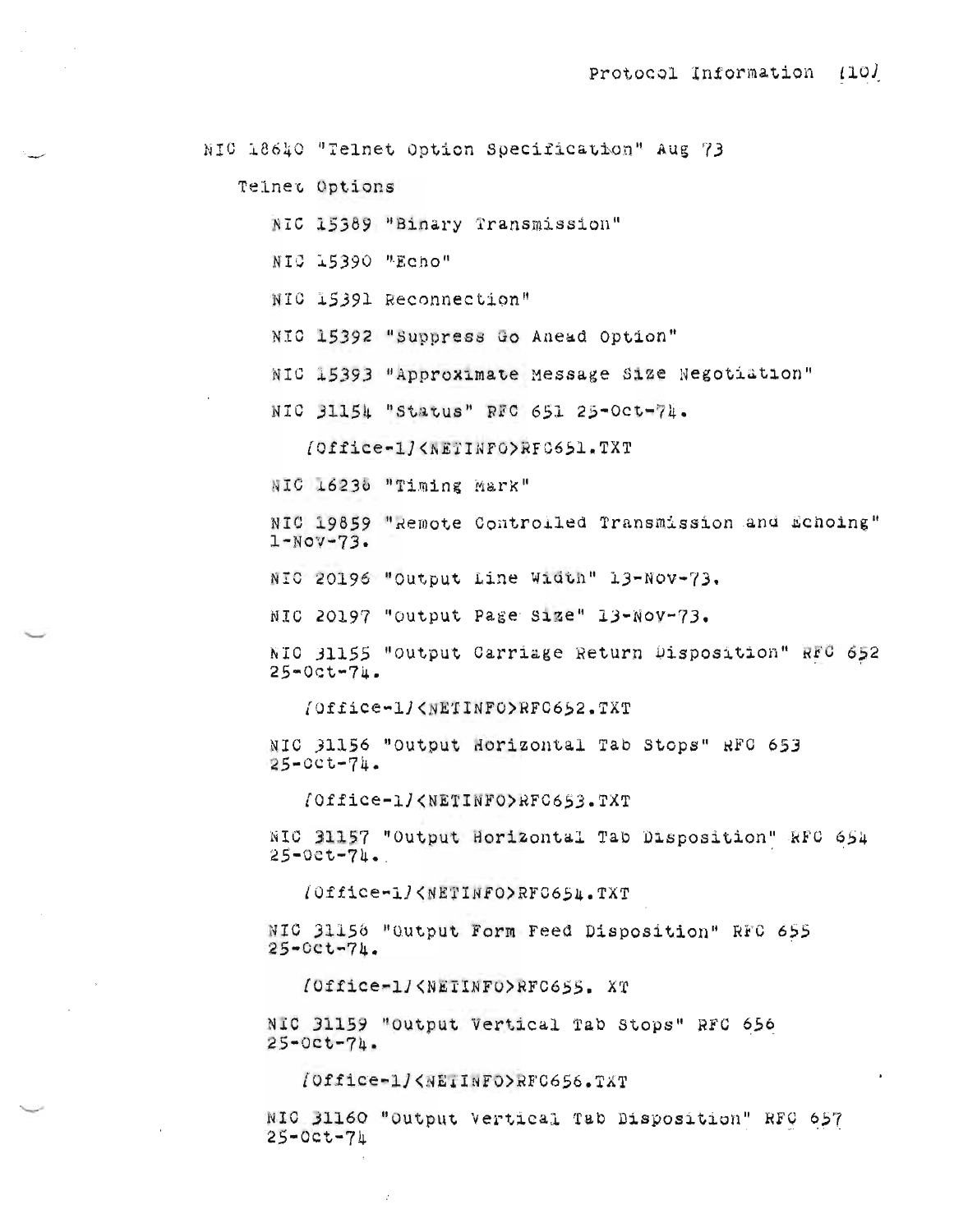```
[Office-1]<NETINFO>RFC657.TXT
```
NIC 31161 "Output Line Feed Disposition" RFC 658  $25 - 00t - 74$ .

/Office-1/<NETINFO>RFC658.TXT

NIC 16239 "Extended Options List"

People:

Jon Postel at Sri-Arc (POSTEL@SRI-ARC)

Alex McKenzie at BBN (MCKENZIE@BBN)

Doug Dodds at BBN (DODDS&BBN)

Dave Crocker at UCLA-NMC (DCROCKER@ISI)

Kurt Barthelmess at UCSD (BOWLES@ISI)

Schedule:

All Hosts were to have been running the new Telnet (both user and server) by 1 January 1971.

Recent developments:

A significant number of server systems now have new telnet implementations. (See RFC 702).

Note: the server program is to be available on socket 23  $decimal(27 octa1).$ 

The Status Option has been revised to take advantage of the Subcommand feature and to reduce the amount of data transmitted to report the option status.

Seven new options nave been defined to allow control of the format effectors Carriage Return, Line Feed, Form Feed, Horizontal Tab, and Vertical Tab.

#### FTP

old File Transfer

Contact:

Jon Postel at SRI-ARC (POSTEL@SRI-ARC)

Documents:

McKenzie, A. "File Transfer Protocol," NIC 14333, RFC 454,  $16 - Feb - 73.$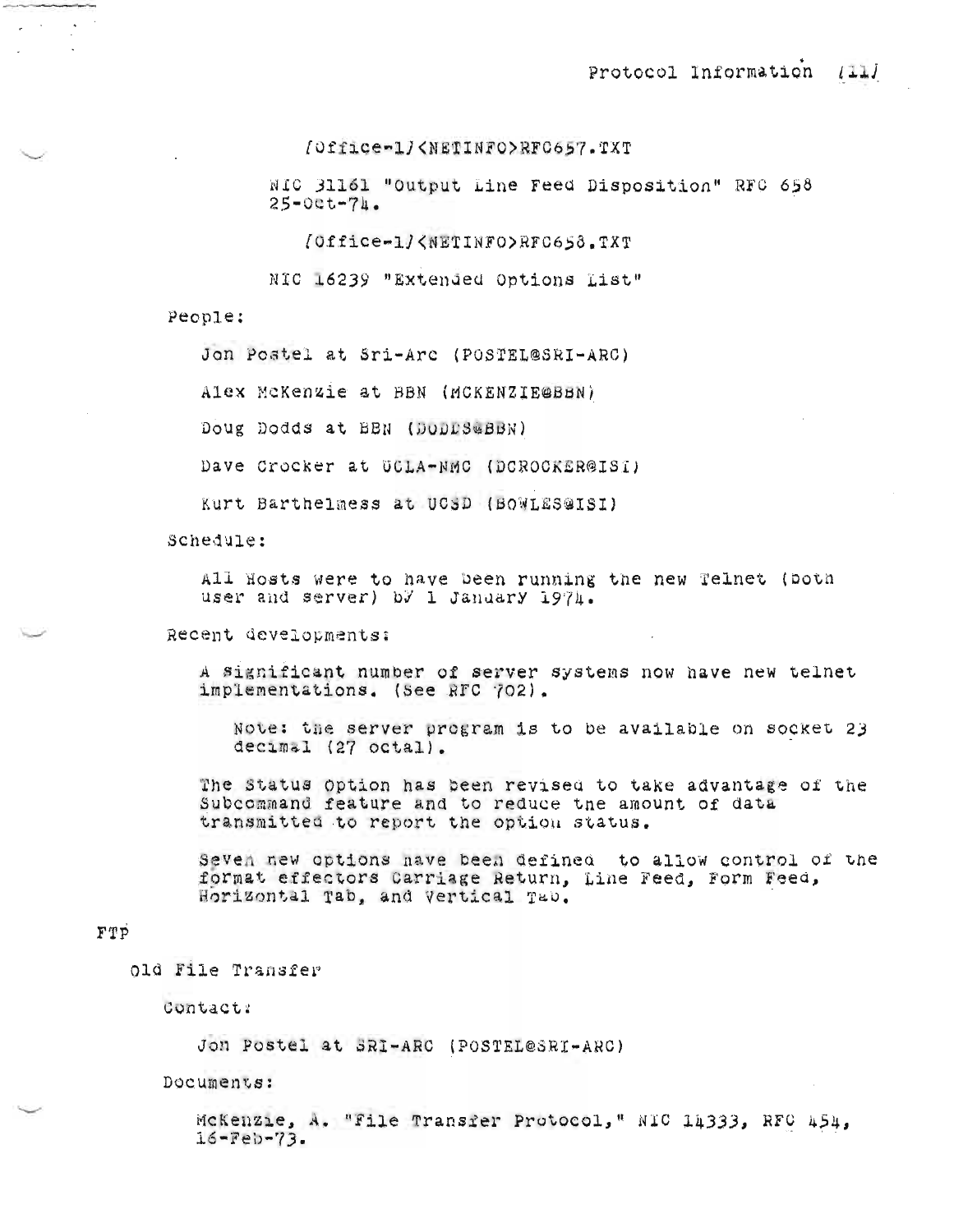```
People:
```
Schedule:

Recent developments:

New File Transfer

Contact:

Jon Postel at SRI-ARC (POSTEL@SRI-ARC)

Documents:

Neigus, N. "File Transfer Protocol," NIO 17759 RFC 542  $12 - Ju1y - 73.$ 

Postel, J. "Revised FTP Reply Codes," NIC 30843 RFC 640  $5 - June - 71.$ 

People:

Jon Postel at SRI-ARC (POSTEL@SRI-ARC)

Nancy Neigus at DBN (NEIGUS@BBN)

Ken Pogran at MIT-Multics (Pogran.CompNet@MIT-Multics)

Wayne Hatnaway at NASA AMES (Hathaway@AMES-67)

Mark Krilanovich at UCSB (Krilanovich@UCSB-MOD75)

Kurt Barthelmess at UCSD (BOWLES&ISI)

schedule:

Recent developments:

## pathmames

**Contact:** 

Jon Postel at SRI-ARC (POSTEL@SRI-ARC)

Documents:

Grocker, D. "Network Standard Data Specification Syntax," RFC 645, NIC 30899, Jul-74.

People:

Dave Croocker at UCLA-NMC (DCROCKER@1SI)

Schedule: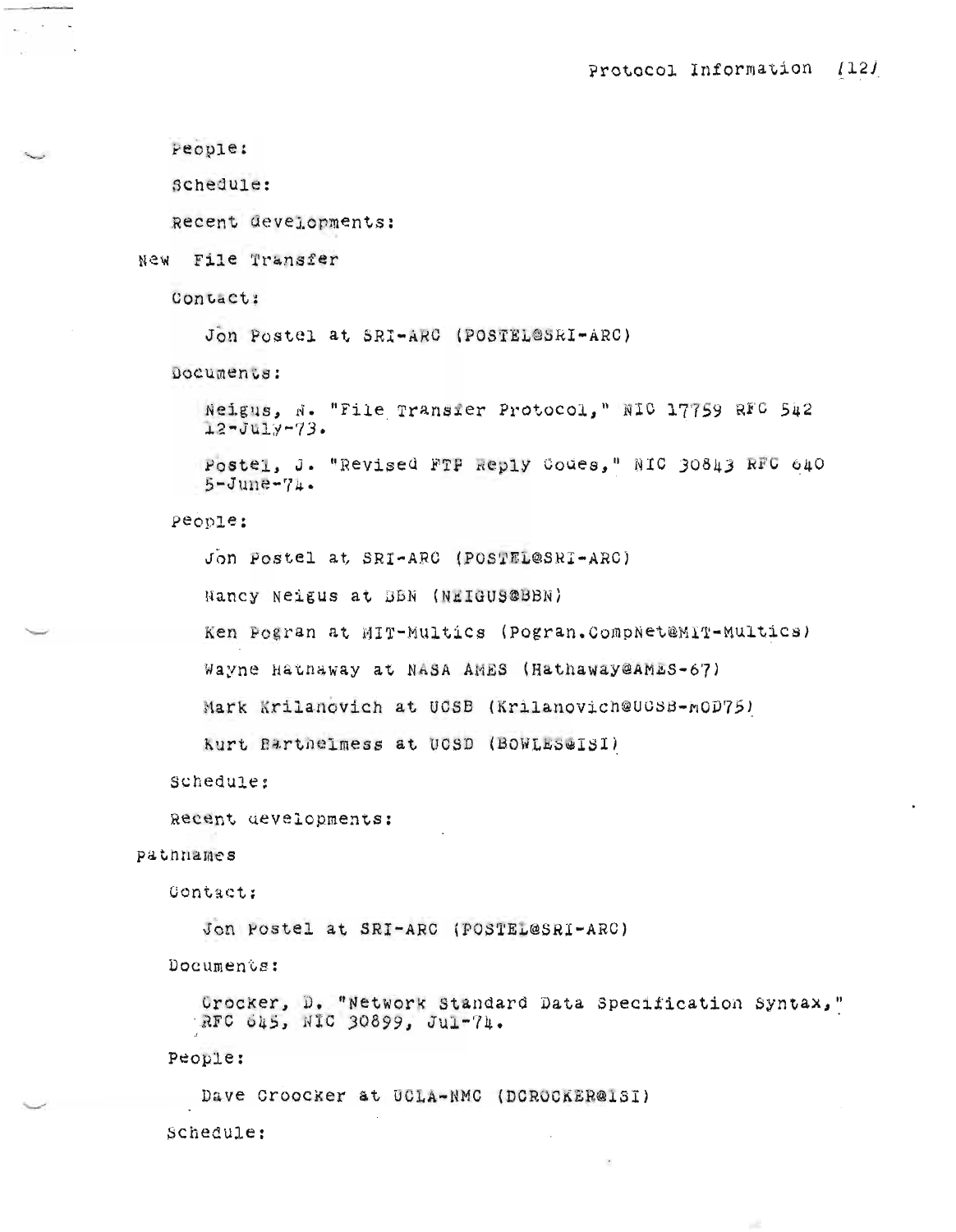```
Recent developments:
```
File Access Protocol

Contact:

John Day (Day, CAC@MIT-Multics)

Locuments:

Day, J. "Memo to FTP Group: File Access Protocol," RFC 520, NIC 16819, 25-Jun-73

People:

Ken Pogran (Pogran.CompNet@MIT-Multics)

Schedule:

Recent developments:

#### Mail

Current Mail

Contact:

Jon Postel at SRI-ARC (POSTEL@SRI-ARC)

Documents:

page 26 of RFC 454 (see old file transfer).

Bhushan, A. "Standardizing Network Mail Headers," NIO 15516, RFC 561, 5-Sep-73

Sussman, J. "FTP Error Code Usage for More Reliable Mail Service," RFC 630, NIC 30237, 10-Apr-74.

Thomas, B. "On the Problem of Signature Authentication for Network Mail," NIC 30874, RFO 644, 22-July-74.

People:

Julie Sussman at obn (SUSSMAN@BBN)

Bob Thomas at bbn (BTHOMAS@BBN)

Schedule:

Recent developments:

Concern over the authentication of the author of network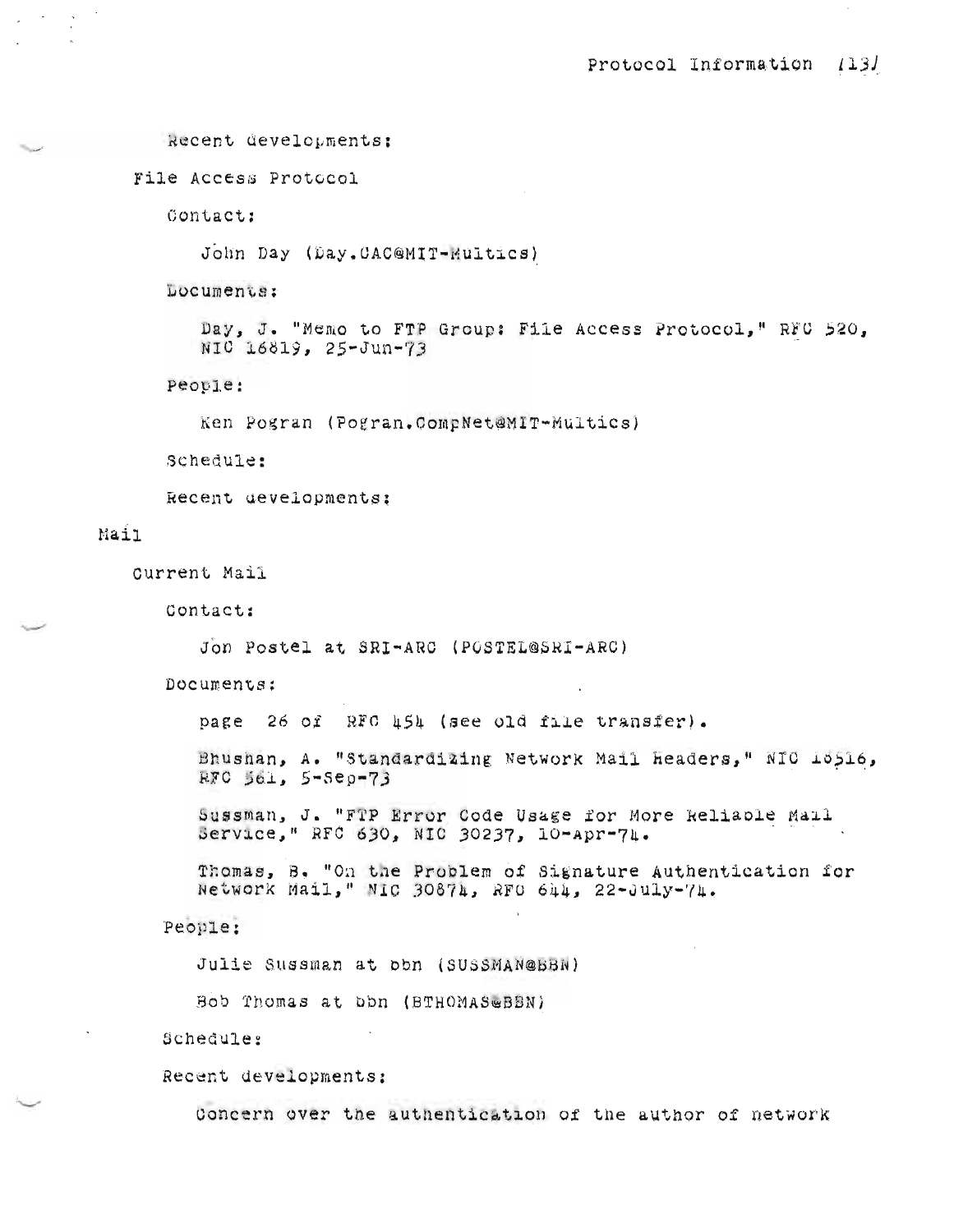messages has led to the concept of an authorized mail sending process (see RFC 644).

Proposed Mail

 $\sim$   $\sim$   $\omega$ 

Contact:

Postel at SRI-ARC (POSTEL@SRI-ARC)

Documents:

White, J. "A Proposed Mail Protocol," NIG 17140, RFC 524,  $13 - Jun - 73.$ 

Crocker, D. "Thoughts on the Mail Protocol Proposed in RFC 524," NIC 17644, RFC 539, 7-JULY-733.

White, J. "Response to Critiques of the Proposed Mail Protocol, WIC 17993, RFC 555, 27-July-73.

People:

Jim White at SRI-ARC (WHITE@SRI-ARC)

Postel at SRI-ARC (POSTEL@SRI-ARC)

Schedule:

Recent developments:

RJE - Remote Job Entry

**Contact:** 

Jon Postel at SRI-ARC (POSTEL@SRI-ARC)

nocuments:

Bressler, B. "Remote Job Entry Protocol," RFC 407, NIC 12112,  $16 - 0c t - ?2$ 

Krilancyich, M. "Annoncement of RJS at UCSB," RFC 436, NIC 13700, 10-Jan-73.

people:

schedule:

Recent developments:

RJS - CCNs Remote Job Service

**Contact:** 

 $\mathbf{x}$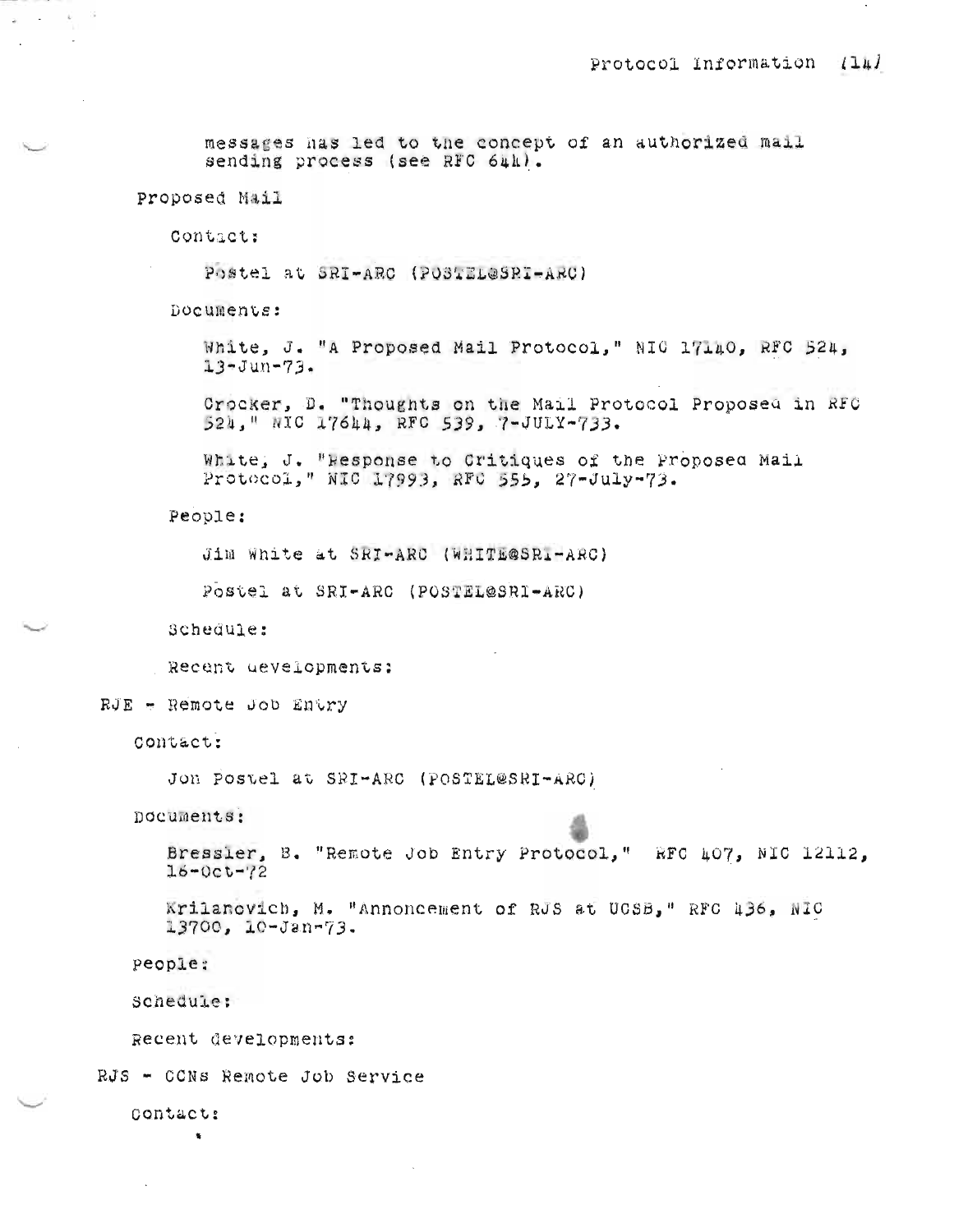Robert Braden at UCLA-CCN (BRADEN@UCLA-CCN) Documents: Braden, R. "Interim NETRJS Specification," RFC 18@ nic œ  $-$ july-71. Braden, R. "Update on NETRJS," RFC 599, NIC 20054, 13-Dec-73. people: Robert Braden (BRADEN@UCLA-CCN) Steve Wolfe (WOLFE@UCLA-CON) schedule: Recent developments: Graphics Contact: Robert Sproull (SPROULL@FARC-MAXC) Documents: Sproull, R, and E. Thomas. "A Networks Graphics Protocol," NIC  $24303$ ,  $16 - \text{Aug} - 74$ , people: Robert Sproull (SPROULL@PARC-MAXC) Elaine Thomas (Thomas@MIT-Multics) James Michener at MIT-DMS (JCM@MIT-DMS) schedule: Recent developments: New document available from Robert Sproull. Data Reconfiguration Service Contact; Jon Postel at SRI-ARC (POSTEL@SRI-ARC) nocuments:

インティー ストー

Anderson, E. "Status Report on Proposed Data Reconfiguration Service," NIC 6715, RFc 138, 28-April-71.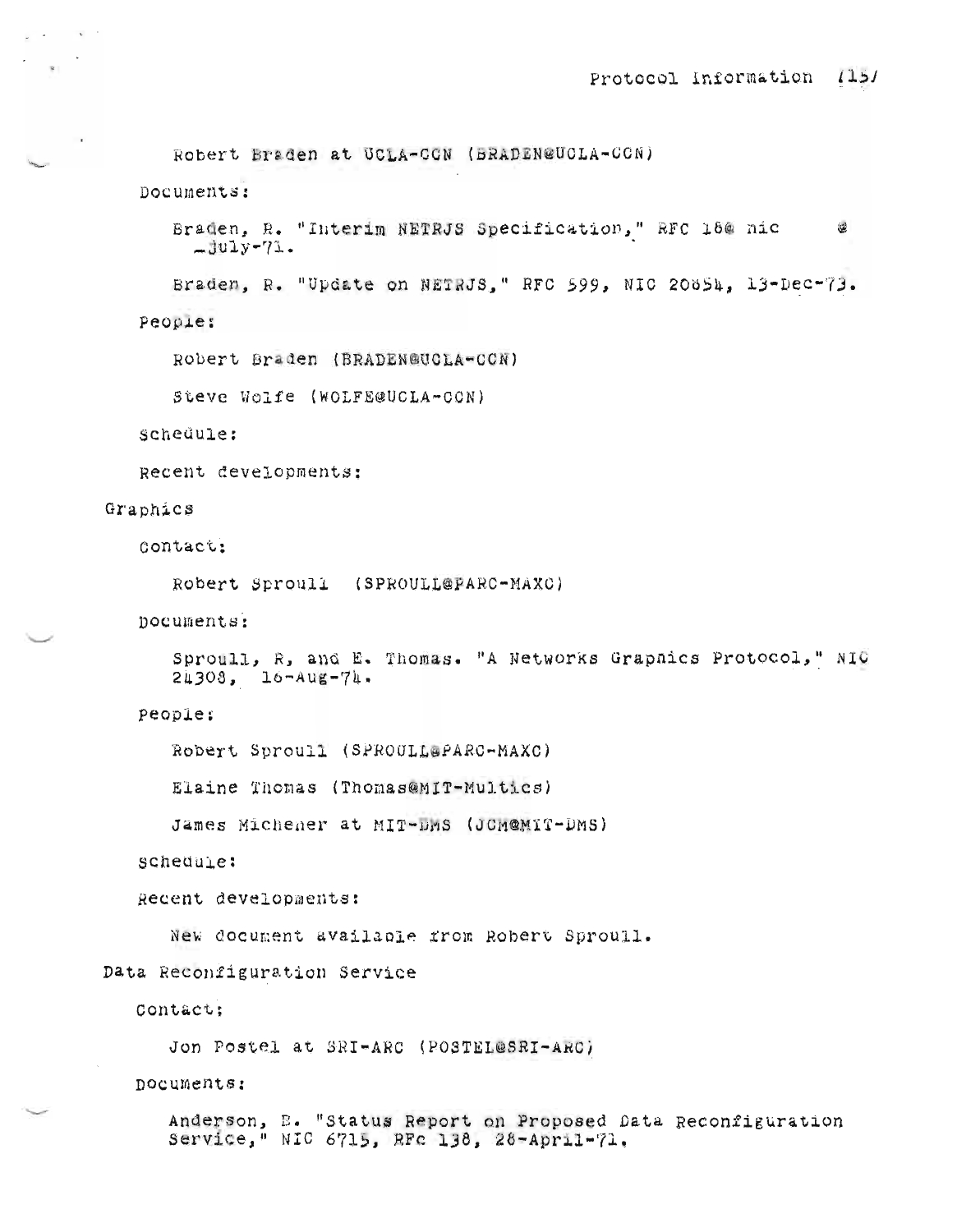Feah, "Data Reconfiguration Service at UCSB," RFC 437, NTC 13701, 30-June-74.

People:

schedule:

Recent developments:

# RSEXEC

Contact:

Thomas, Bob. (BTHOMAS@BBN)

 $\mathcal{L}^{\text{max}}$  and  $\mathcal{L}^{\text{max}}$ 

Documents:

people:

schedule:

Recent developments:

Line Processor Protocol

contact:

Don Andrews at SRI-ARC (ANDREWS@SRI-ARC)

Documents:

```
/SRI-ARC/<hardy>1pprot,n1s
```

```
[SRI-ARO]<HARDY>prot.txt
```
People:

Martin Hardy at SRI-ARC (HARDY@SRI-ARC)

Don Andrews at SRI-ARC (ANDREWS@SRI-ARC)

schedule:

Recent developments: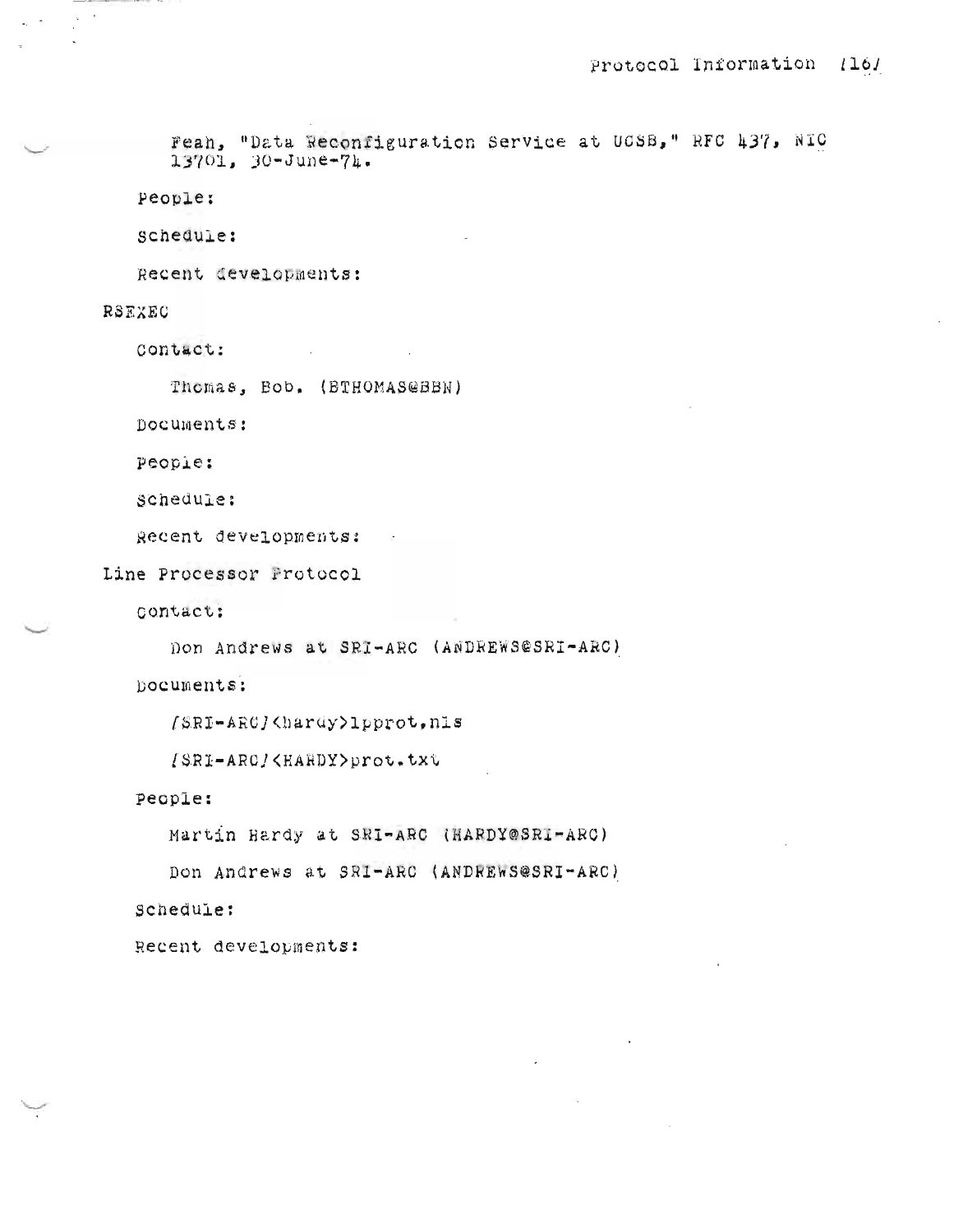## PROGRAMS

 $\sim$ 

Neted - Network Standard Editor [Official]

contact:

Michael Padlipsky (MAP@CASE-10)

Documents:

Padlipsky, M. "NETED: A Common Editor for The ARPA Network," RFC 569, NIC 18972, 15-0ct-73.

People:

Padlipsky at MITRE (MAP@CASE-10)

Postel at SRI-ARC (POSTEL@SRI-ARC)

Hathway at AMES (HATHAWAY@AMES-67)

schedule:

Recent developments: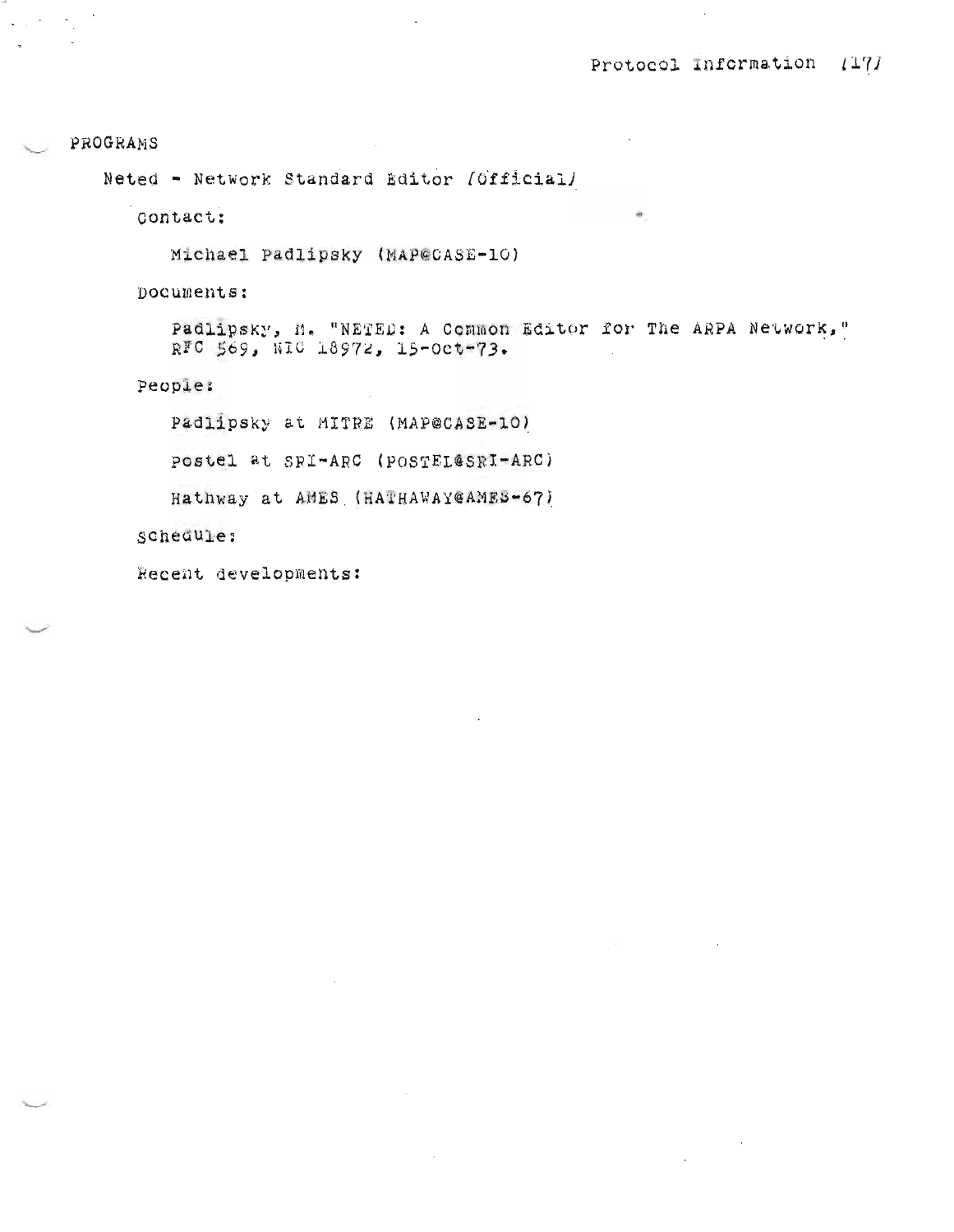### NATIONAL SOFTWARE WORKS

The National Software Works is developing a set of protocols for its use of the ARPA Network, other uses of these protocols is encouraged.

The procedure call protocol is intended to racilicate the sharing of resources in the network at the subroutine level. The procedure call protocol will be used to split his into a front end and back end components. Procedure call protocol is also to be used in the nsw as the basis for communication between the works manager, the tool bearing hosts, and front desk procedure packages.

The documents cited below give a view of the Procdure Call Protocol and its use.

Contact:

Jim White (WHITE@SRI-ARC)

Jon Postel (POSTEL@SRI-ARC)

nocuments:

These documents are the second published version of the Procedure Call Protocol and NSW protocol -- PCP/NSW Version 2. Version 2 is SUBSTANTIALLY different than Version 1: it and all intermediate, informally distributed PCP/NSW documents are obsoleted by this release.

The first document, PCP, is the place the interested reader should start. It gives the required motivation for the Protocol and states the substance of the Protocol proper. The reader may then, if he chooses, read the next three documents: PIP, PSP, and PEP. The latter has the most to offer the casual reader; the programmer faced with coding in the PCP environment should read all three. The next three documents -- PCPFMT, POPHST, and POPFRA -- are of interest only to the POP implementer. The next document -- HOST -- is a preliminary thought about how the NSW might use the standard HOST-HOST protocol NCP. The last four documents -- EXEC. FILE, BATCH, and ILDBUG -- describe procedure packages needed to carry out NSW functions, but such packages may well be useful in other contexts.

Version 2 consists of the following documents. Each is available on-line in two forms: as an NLS file and as a formatted text file. The Journal number (e.g. 24459) refers to the former, of course, and the pathname (e.g. (SRI-ARC/<NLS>PCP.TXT) to the latter, accessible via FTP using USER=ANONYMOUS and PASSWORD=GUEST (no account required). Hardcopy is being forwarded by US Mail to all those who have expressed an interest in PCP. If you don't receive a copy and would like one of this and/or future releases, send a note to that effect to WHITE@SRI-ARC: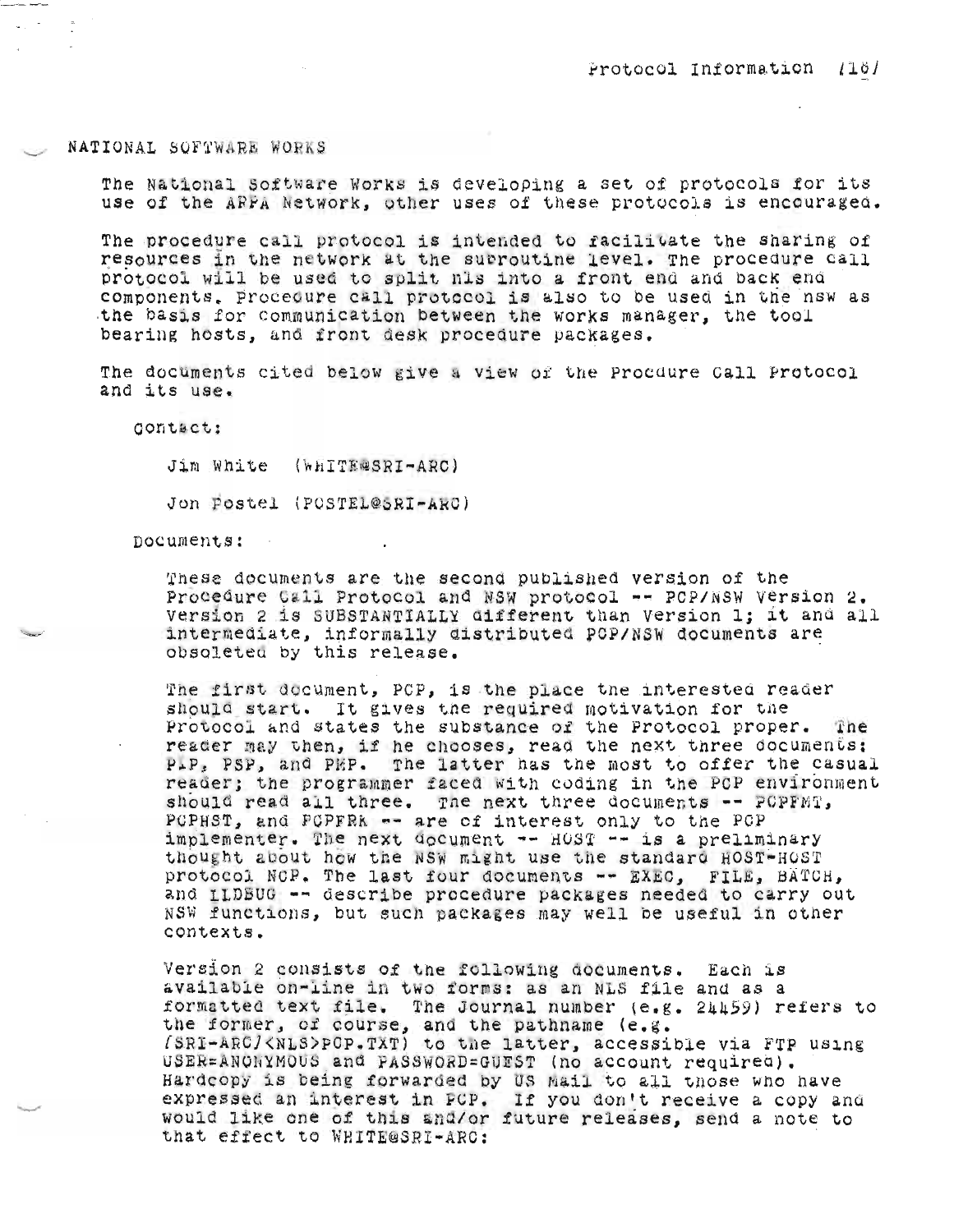(24459,) "The Procedure Call Protocol"  $PCP$ 

This document describes the virtual programming environment provided by FCP, and the inter-process exchanges that implement it.

Pathname: /SRT-ARC/<NLS>PCP.TXT

.

(24460.) "The Procedure Interface Package"  $p \uparrow p$ 

This document describes a package that runs in the setting provided by PCP and that serves as a procedure-call-level interface to PCP proper. It includes procedures for calling, resuming, interrupting, and aborting remote procedures.

Pathname: /SRI-ARC/<NLS>PIP.TXT

PSP (24461,) "The PCP Support Package"

This document describes a package that runs in the setting provided by PCP and that augments PCP proper, largely in the area of data store manipulation. It includes procedures for obtaining access to groups of remote procedures and data stores, manipulating remote data stores, and creating temporary ones.

Pathname: fSRI-ARC/<NLS>PSP.TXT

(24462,) "The Process Management Package"  $PMP$ 

This document describes a package that runs in the setting provided by PCP and that provides the necessary tools for interconnecting two or more processes to form a multi-process system (e.g. NSW). It includes procedures for creating, deleting, logically and physically interconnecting processes, and for allocating and releasing processors.

Pathname: /SRI=ARC/<NLS>PMP.TXT

PCPFMT (24576,) "PCP Data Structure Formats"

Xhis document defines formats for PCP data structures. each of which is appropriate for one or more physical channel types.

Pathname: [SRI-ARC]<NLS>POPFMT.TXT

PCPHST (24577,) "POP ARPANET Inter-Host IPC Implementation"

This document defines an implementation, appropriate for mediating communication between Tenex forks. of the IPC primitives required by PCP.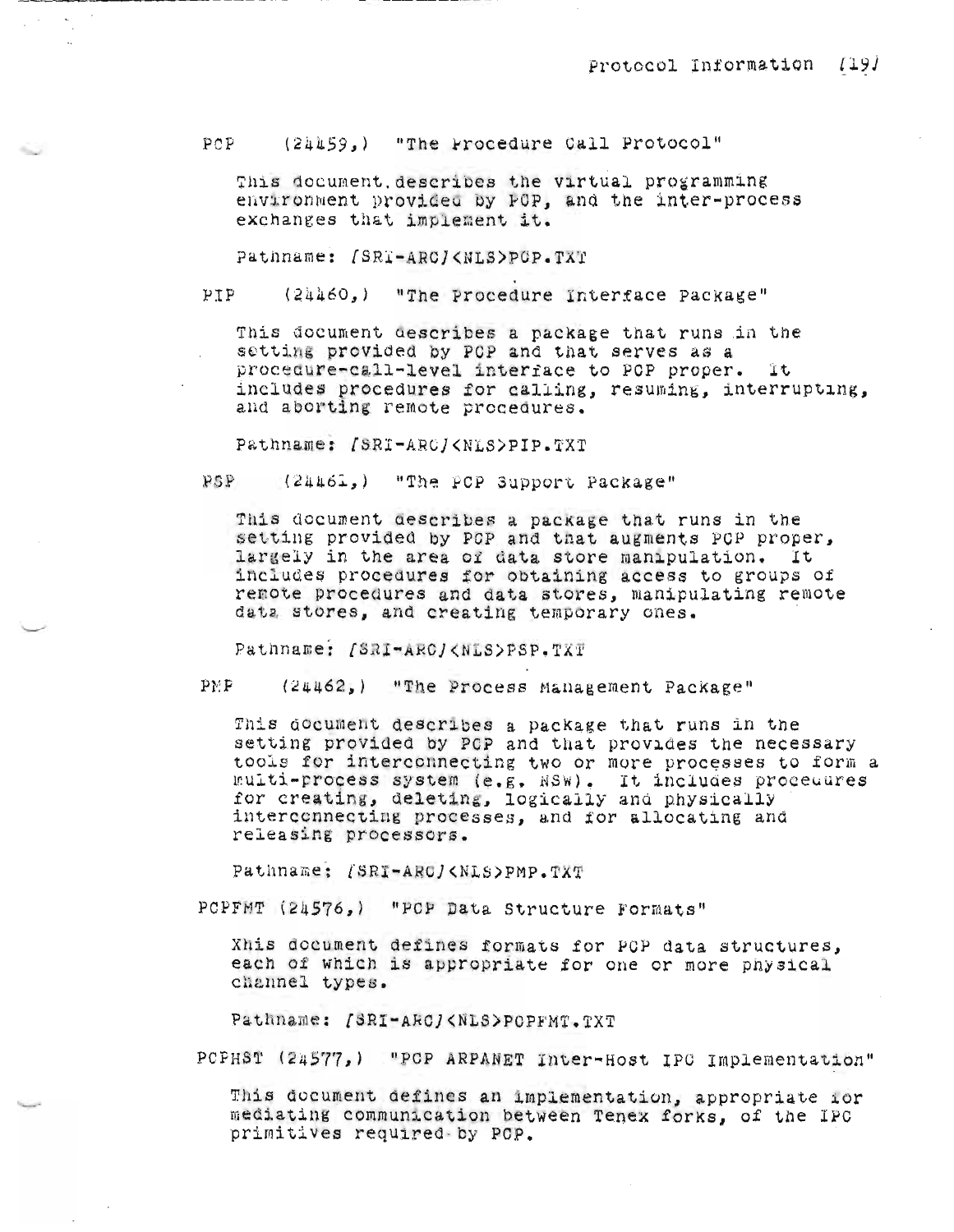Pathname: /SRI-ARC/<NLS>PCPHST.TXT

PCPFRK (21578,) "PCP Tenex Inter-Fork IPC Implementation"

This document gefines an implementation, appropriate for mediating communication between processes on different hosts within the ARFANET, of the IPC primitives required by FCP.

Pathname: [SRI-ARC](NLS)PCPFRK.TXT

(24581.) "NSW Host Protocol" HOST

This document describes the host level protocol used in the NSW. The protocol is a slightly constrained version or the standard ARPANET host to host protocol. The constraints affect the allocation, RFNM wait, and retransmission policies.

Patnname: /SRI-ARC/<NLS>80ST.TXT

EXEC (24580,) "The Executive Package"

This document describes a package that runs in the setting provided by PCP. It includes procedures and data stores for user identification, accounting, and usage information.

Pathname: [SRI-ARC]<NLS>EXEC.TXT

FILE (24582,) "The File Package"

This document describes a package that runs in the setting provided by PCP. It includes procedures and data stores for opening, closing, and listing directories, for creating, deleting, and renaming files, and for transfering files and file elements between processes.

Pathname: [SRI-ARC]<RLS>FILE.TXT

BATCH (2h583,) "The Batch Job Package"

This document describes a package that runs in the setting provided by POP. It includes procedures for creating and deleting batch jobs, obtaining the status of a batch job, and communicating with the operator of a batch processing nost. This package is implemented at the host that provides the batch processing facility.

Pathname: /SRI-ARC/<WLS>BATCH.TXT

LLDBUG (21579.) "The Low-Level Debug Package"

This uccument describes a package that runs in the